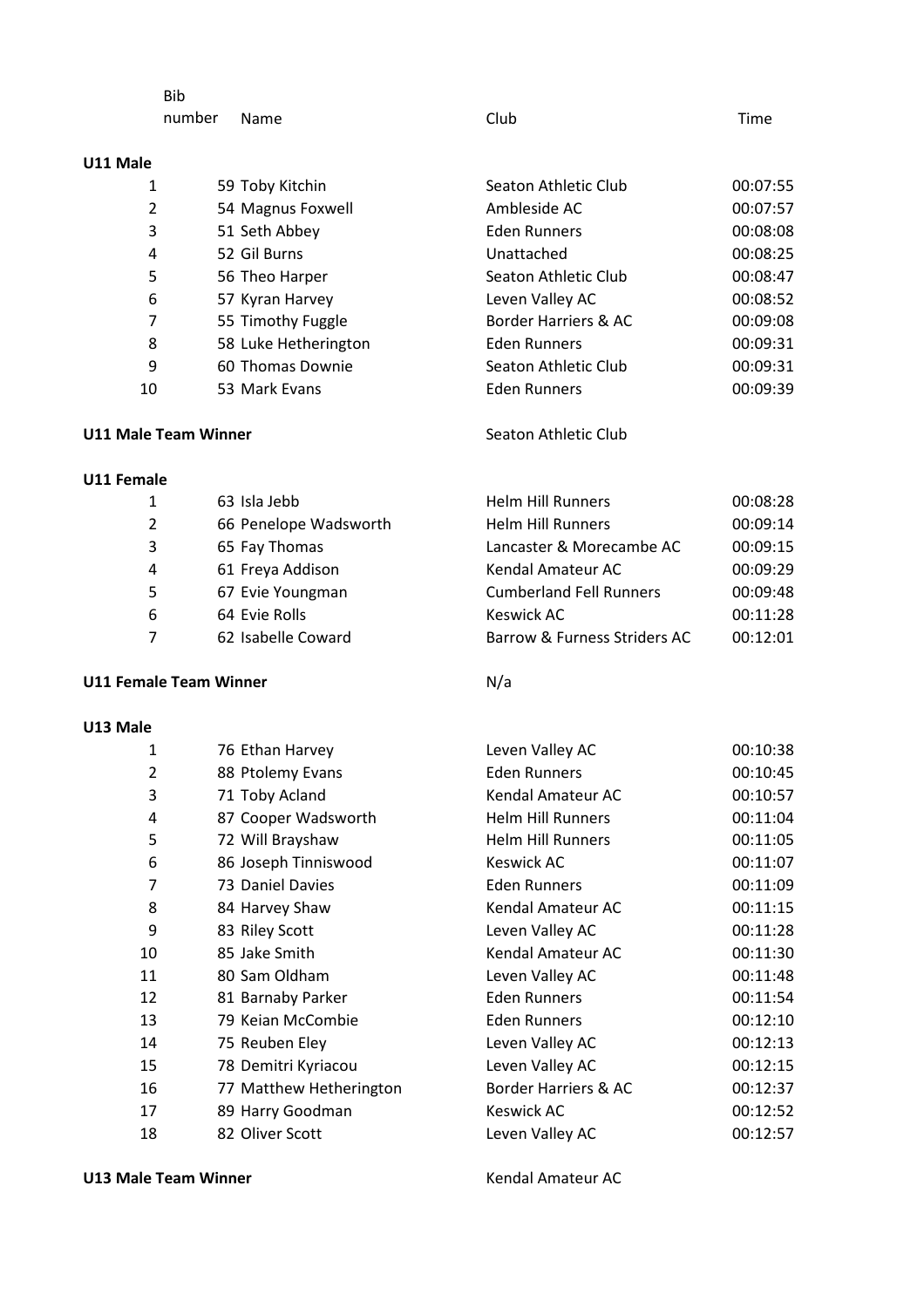Bib number Name Club Club Club Time

## **U13 Female**

| 1              | 100 Lucy Hetherington | Border Harriers & AC         | 00:11:10 |
|----------------|-----------------------|------------------------------|----------|
| $\overline{2}$ | 92 Penelope Boyle     | Leven Valley AC              | 00:11:11 |
| 3              | 93 Zoe Brannon        | Keswick AC                   | 00:11:14 |
| 4              | 102 Millie Jebb       | Kendal Amateur Athletic Club | 00:11:22 |
| 5              | 91 Lucy Bell          | Leven Valley AC              | 00:11:47 |
| 6              | 105 Daisy Woodcock    | Seaton Athletic Club         | 00:12:06 |
| 7              | 103 Mahiya Mohan      | Barrow & Furness Striders AC | 00:12:17 |
| 7              | 96 Ruby Cosgrove      | Sedbergh School Running Club | 00:12:19 |
| 9              | 104 Lily Salt         | <b>Eden Runners</b>          | 00:13:34 |
| 10             | 97 Anna Cunningham    | <b>Eden Runners</b>          | 00:13:39 |
| 11             | 101 Holly Ivison      | Border Harriers & AC         | 00:14:32 |

# **U13 Female Team Winner** N/a

### **U15 Male**

| 1  | 124 Will McNally       | Leven Valley AC                 | 00:16:31 |
|----|------------------------|---------------------------------|----------|
| 2  | 133 Noah Wadsworth     | Kendal Amateur AC               | 00:16:49 |
| 3  | 121 Mylo Jewell        | <b>Cumberland Fell Runners</b>  | 00:16:55 |
| 4  | 111 Alfie Addison      | Kendal Amateur AC               | 00:17:18 |
| 5  | 129 George Tiffin-Lowe | Border Harriers & AC            | 00:17:19 |
| 6  | 120 Max Hazlehurst     | <b>Glaxo Hoad Hill Harriers</b> | 00:17:35 |
| 7  | 128 Aslak Rolfe        | <b>Eden Runners</b>             | 00:17:43 |
| 8  | 134 Micah Wightman     | Northern Fells                  | 00:17:47 |
| 9  | 125 Ben Nutter         | Keswick AC                      | 00:18:13 |
| 10 | 118 Archie Harding     | <b>Eden Runners</b>             | 00:18:18 |
| 11 | 126 Oliver Oldham      | Leven Valley AC                 | 00:18:23 |
| 12 | 135 John Williamson    | Leven Valley AC                 | 00:18:32 |
| 13 | 131 Joshua Todd        | Kendal Amateur AC               | 00:18:53 |
| 14 | 130 Alfie Todd         | Kendal Amateur AC               | 00:19:08 |
| 15 | 112 Louis Bigland      | Kendal Amateur AC               | 00:19:15 |
| 16 | 115 Daniel Cooper      | Keswick AC                      | 00:19:17 |
| 17 | 116 Campbell Donnelly  | <b>Eden Runners</b>             | 00:19:44 |
| 18 | 114 James Clarke       | Leven Valley AC                 | 00:19:53 |
| 19 | 127 Robert Pike        | Leven Valley AC                 | 00:21:29 |
| 20 | 113 Adam Borradaile    | <b>Eden Runners</b>             | 00:22:02 |
| 21 | 119 Tom Haughan        | <b>Eden Runners</b>             | 00:22:39 |
|    |                        |                                 |          |

**U15 Male Team Winner** Kendal Amateur Act Ke

| endal Amateur AC |  |
|------------------|--|
|                  |  |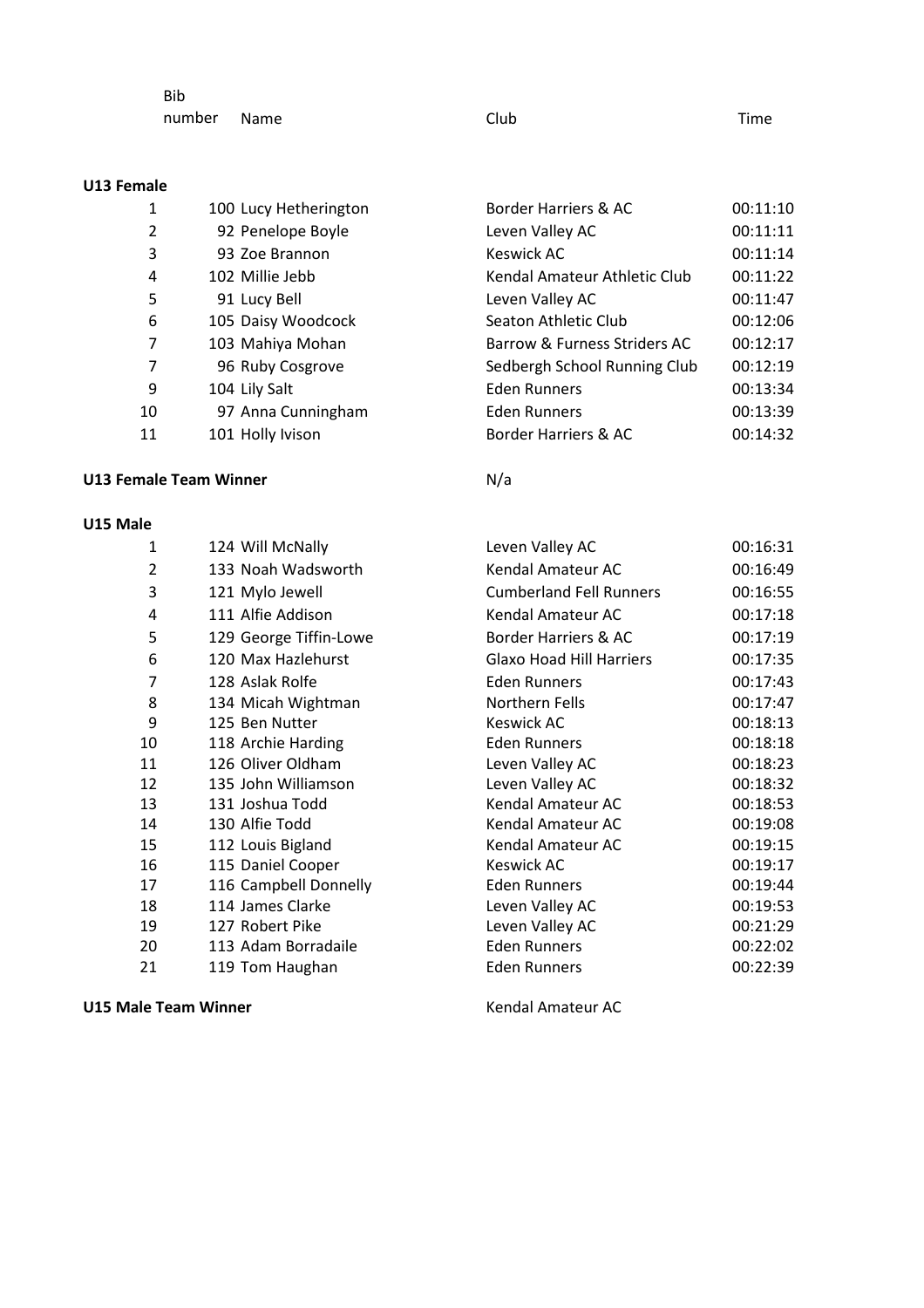Bib number Name Club Time

### **U15 Female**

| 1  | 146 Georgia Bell          | Leven Valley AC              | 00:17:44 |
|----|---------------------------|------------------------------|----------|
| 2  | 147 Kate Collin           | Kendal Amateur AC            | 00:19:24 |
| 3  | 142 Marina Bailey         | Leven Valley AC              | 00:19:27 |
| 4  | 155 Lara Smith            | Kendal Amateur AC            | 00:19:30 |
| 5  | 154 Amara Rose            | Eden Runners                 | 00:19:55 |
| 6  | 150 Rose Gilldaley        | Eden Runners                 | 00:20:20 |
| 7  | 145 Erin Barry            | Keswick AC                   | 00:21:20 |
| 8  | 149 Grace Errington       | <b>Eden Runners</b>          | 00:21:32 |
| 9  | 151 Madeleine Martindale  | Kendal Amateur AC            | 00:21:52 |
| 10 | 144 Iona Barrowdale-Smith | Leven Valley AC              | 00:21:58 |
| 11 | 158 Olivia Swarbrick      | Copeland AC                  | 00:22:14 |
| 12 | 156 Grace Wells           | Sedbergh School Running Club | 00:22:46 |
| 13 | 157 Vicky Woof            | Kendal Amateur AC            | 00:23:48 |
| 14 | 141 Thorburn Amelie       | Eden Runners                 | 00:24:49 |
| 15 | 153 Sienna Parker         | <b>Eden Runners</b>          | 00:26:04 |
|    |                           |                              |          |

# **U15 Female Team Winner** Manuscriptum Rendal Amateur AC

### **U17 Male**

| 1  | 10 Daniel Richardson | Sedbergh School Running Club | 00:17:56 |
|----|----------------------|------------------------------|----------|
| 2  | 1 Charlie Allmond    | Ambleside AC                 | 00:18:29 |
| 3  | 3 James Bowen        | Kendal Amateur AC            | 00:19:35 |
| 4  | 2 Harry Bowen        | Kendal Amateur AC            | 00:19:46 |
| 5  | 5 Kai Hatcher        | Border Harriers & AC         | 00:19:49 |
| 6  | 9 Thomas Renwick     | <b>Eden Runners</b>          | 00:20:08 |
| 7  | 12 Oliver Willetts   | <b>Eden Runners</b>          | 00:20:19 |
| 8  | 8 Jacob Rankin       | <b>Eden Runners</b>          | 00:20:25 |
| 9  | 13 Samuel Gunning    | Sedbergh School Running Club | 00:20:38 |
| 10 | 11 Ashley Todd       | Border Harriers & AC         | 00:21:35 |
| 11 | 6 Joseph Nolan       | Sedbergh School Running Club | 00:22:13 |
| 12 | 7 Dylan Owens        | Seaton Athletic Club         | 00:22:54 |
| 13 | 4 Luke Cosgrove      | Sedbergh School Running Club | 00:26:06 |

## **U17 Male Team Winner Eden Runners**

# **U17 Female**

| 1  | 22 Jessica Bailey     | Leven Valley AC              | 00:20:04 |
|----|-----------------------|------------------------------|----------|
| 2  | 24 Jemima Berry       | Sedbergh School Running Club | 00:23:07 |
| 3  | 29 Gemma O'Dowd       | <b>Eden Runners</b>          | 00:23:26 |
| 4  | 23 Isabelle Barley    | Sedbergh School Running Club | 00:24:04 |
| 5. | 27 Alex Holmes        | Border Harriers & AC         | 00:24:26 |
| 6  | 26 Emily Hetherington | Border Harriers & AC         | 00:28:37 |
|    | 21 Rosa Arnold        | <b>Helm Hill Runners</b>     | 00:29:16 |
|    |                       |                              |          |

# **U17 Female Team Winner** N/a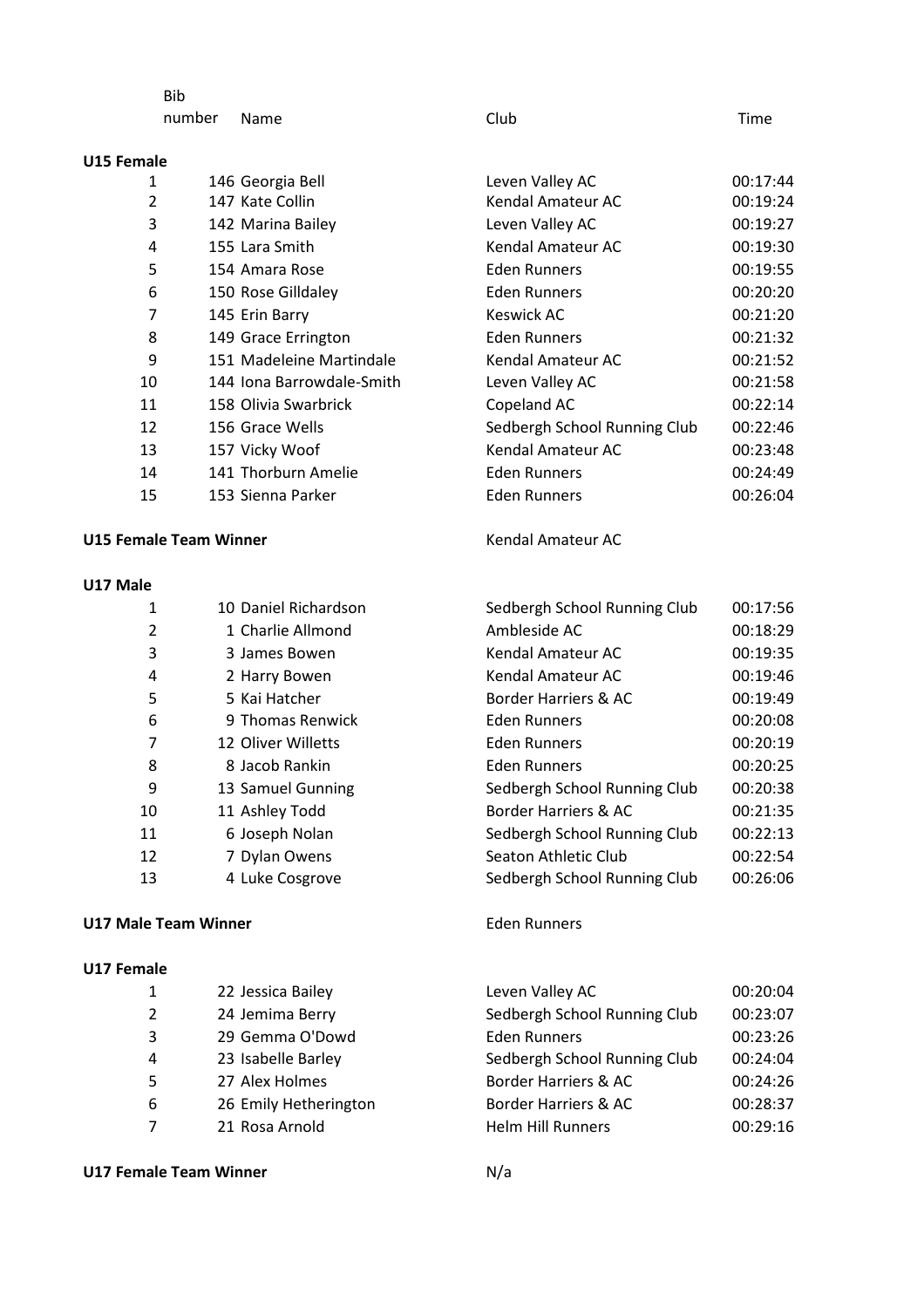| Bib                  |                       |                      |          |
|----------------------|-----------------------|----------------------|----------|
|                      | number<br><b>Name</b> | Club                 | Time     |
|                      |                       |                      |          |
| U20 Male             |                       |                      |          |
| 1                    | 32 Ben O'Dowd         | <b>Eden Runners</b>  | 00:35:40 |
| $\overline{2}$       | 31 Scott Nutter       | Keswick AC           | 00:36:50 |
| 3                    | 33 Robin Regan        | Border Harriers & AC | 00:38:06 |
| 4                    | 34 James Salt         | <b>Eden Runners</b>  | 00:39:40 |
| U20 Male Team Winner |                       | N/a                  |          |

| U20 Female |                    |                              |          |
|------------|--------------------|------------------------------|----------|
| 1          | 47 Anna Mason      | Border Harriers & AC         | 00:32:31 |
| 2          | 44 Amelie Marshall | <b>Eden Runners</b>          | 00:34:42 |
| 3          | 45 Alicia Newing   | Sedbergh School Running Club | 00:36:02 |
| 4          | 43 Holly Haywood   | Sedbergh School Running Club | 00:37:01 |
| 5          | 41 Emily Barnard   | Sedbergh School Running Club | 00:37:20 |
| 6          | 48 Emily Swarbrick | Copeland AC                  | 00:40:05 |
|            |                    |                              |          |

**U20 Female Team Winner Sedbergh School Running Club**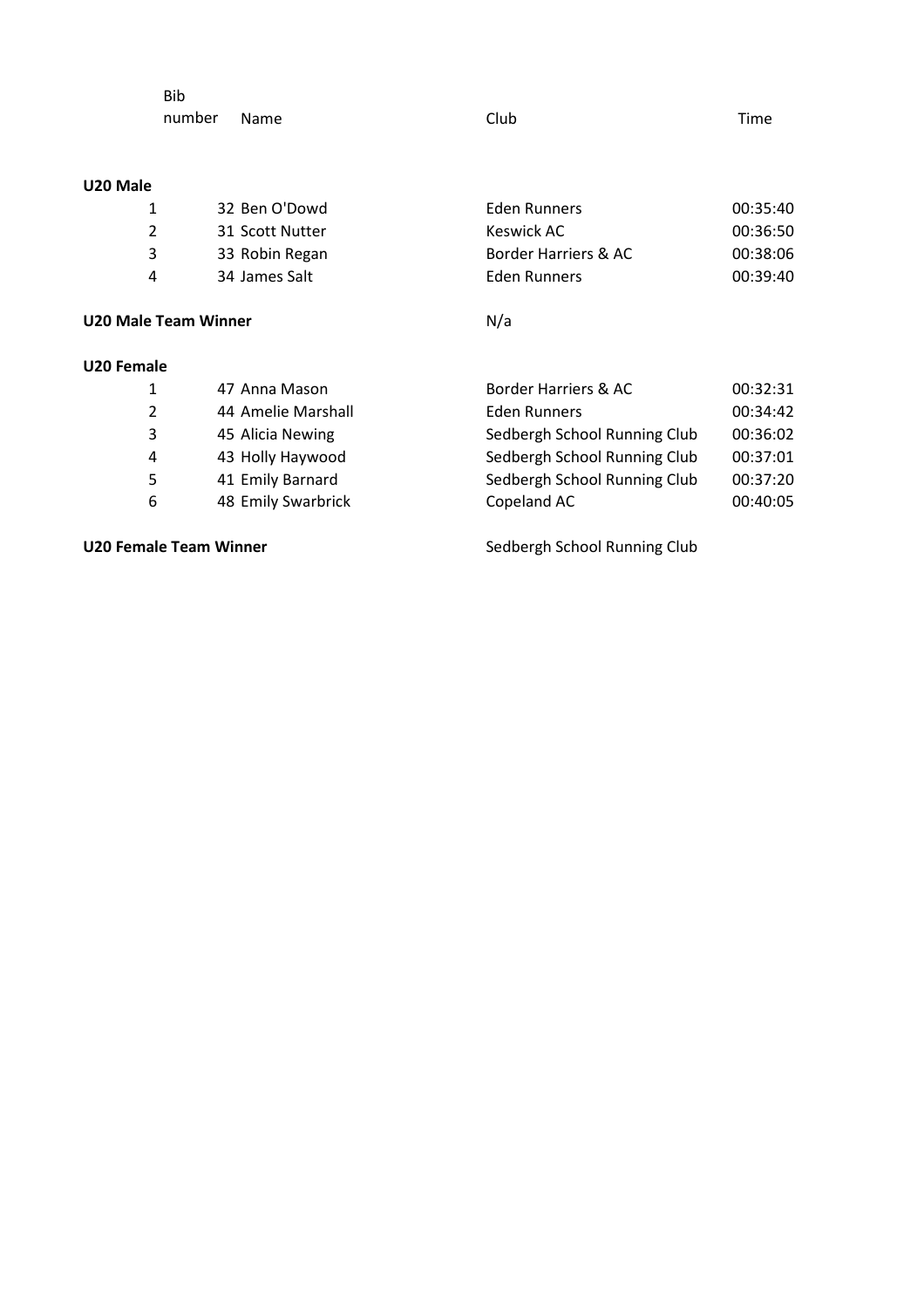Bib number Name Club Club Club Time

| <b>Senior Men</b> |                          |                                  |          |
|-------------------|--------------------------|----------------------------------|----------|
| $\mathbf{1}$      | 187 Christopher Richards | Salford Harriers & AC            | 00:34:14 |
| $\overline{2}$    | 174 Matthew Grieve       | Leeds City Athletic Club         | 00:35:34 |
| 3                 | 170 James Douglas        | <b>Border Harriers &amp; Ac</b>  | 00:35:36 |
| 4                 | 164 John Battrick        | <b>Keswick AC</b>                | 00:35:46 |
| 5                 | 191 Sam Stead            | <b>Keswick AC</b>                | 00:35:59 |
| 6                 | 178 Tom Humphries        | Border Harriers & AC             | 00:36:14 |
| $\overline{7}$    | 172 Matthew Elkington    | <b>Glaxo Hoad Hill Harriers</b>  | 00:36:19 |
| 8                 | 173 George Foster        | <b>Matlock Athletic Club</b>     | 00:36:41 |
| 9                 | 188 Alasdair Russell     | Kendal Amateur AC                | 00:37:22 |
| 10                | 171 Oliver Dustin        | Border Harriers & Ac             | 00:37:48 |
| 11                | 177 Josh Hartley         | <b>Glaxo Hoad Hill Harriers</b>  | 00:38:26 |
| 12                | 167 Reuben Copley        | Lancaster University Running & / | 00:39:20 |
| 13                | 190 Harry Stainton       | <b>Black Combe Runners</b>       | 00:39:41 |
| 14                | 196 Stephen Weston       | Border Harriers & AC             | 00:40:45 |
| 15                | 193 Joe Todd             | Kendal Amateur AC                | 00:41:39 |
| 16                | 197 Paul Graham          | Netherhall AC                    | 00:41:46 |
| 17                | 180 Ross Landon          | Border Harriers & AC             | 00:41:54 |
| 18                | 189 Will Sisson          | Kendal Amateur AC                | 00:42:49 |
| 19                | 198 Daniel Jones         | <b>Eden Runners</b>              | 00:43:06 |
| 20                | 195 Richard Wells        | Sedbergh School Running Club     | 00:43:39 |
| 21                | 162 Rory Anderson        | <b>Glaxo Hoad Hill Harriers</b>  | 00:43:45 |
| 22                | 181 Jonny Lowe           | Border Harriers & AC             | 00:44:31 |
| 23                | 169 Daniel Dalton        | <b>Coventry Godiva Harriers</b>  | 00:45:31 |
| 24                | 175 Stephen Hackley      | Derwent AC Cockermouth           | 00:46:02 |
| 25                | 184 David McCabe         | <b>Trawden Athletic Club</b>     | 00:46:06 |
| 26                | 163 James Bailey         | Leven Valley AC                  | 00:46:52 |
| 27                | 168 Robert Daley         | <b>Eden Runners</b>              | 00:48:04 |
| 28                | 199 Paul Mann            | Kendal Amateur AC                | 00:49:34 |
| 29                | 183 Chris Mathieson      | Derwent AC Cockermouth           | 00:50:15 |
| 30                | 194 Jonathan Tombs       | <b>Eden Runners</b>              | 00:52:46 |
| 31                | 166 Keith Conway         | <b>Glaxo Hoad Hill Harriers</b>  | 00:53:56 |

**Senior Men Team Winner Border Harriers & Acc**